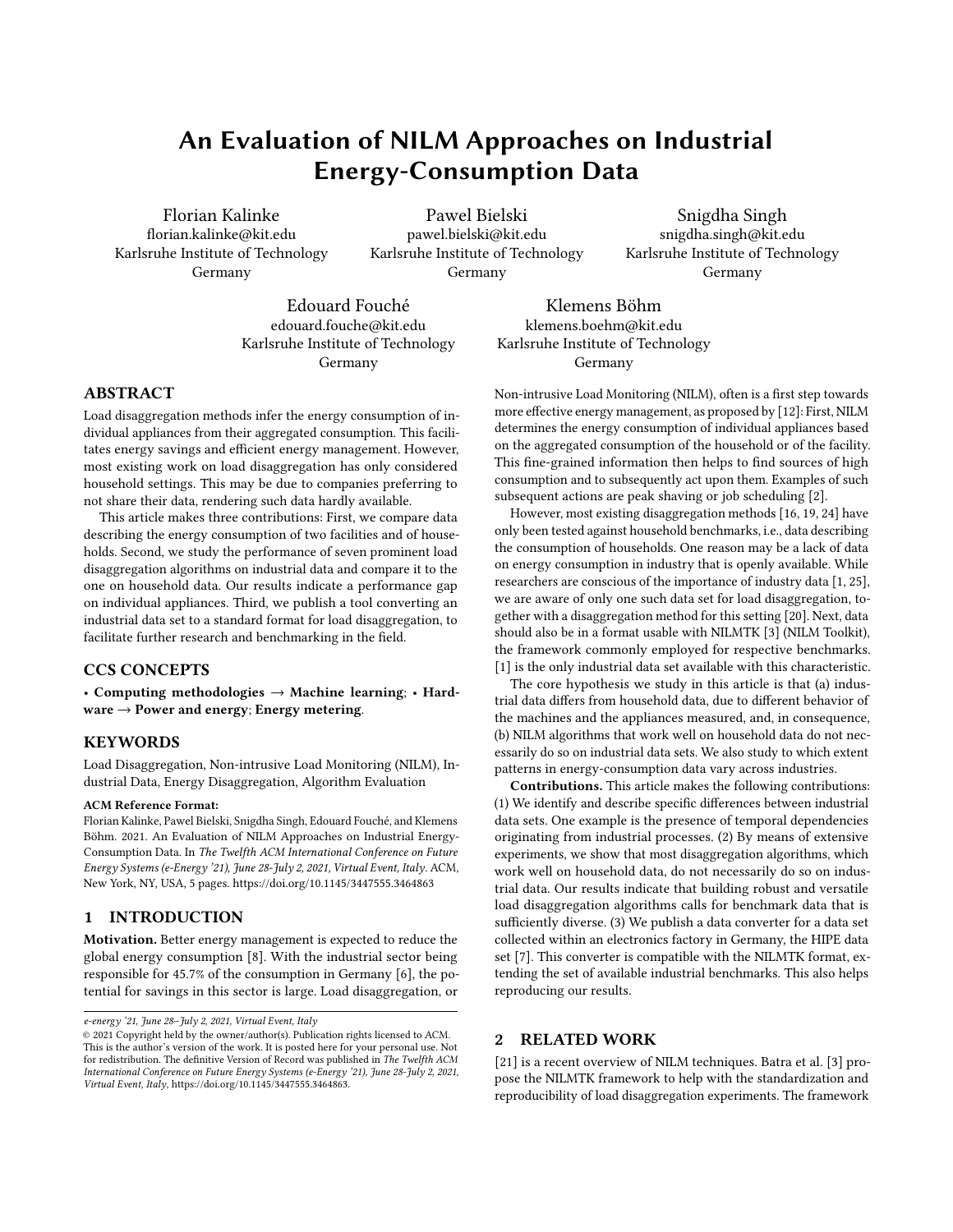includes common methods, such as [\[11,](#page-3-13) [13\]](#page-3-14). Further algorithms are available from nilmtk-contrib, e.g., [\[16,](#page-3-4) [19,](#page-3-5) [24\]](#page-3-6). NILMTK also includes benchmark data sets that are publicly available. However, others have commented that the fact that there only are 14 household data sets available is limiting [\[22\]](#page-3-15).

[\[14\]](#page-3-16) are first to address load disaggregation in the industrial setting, but they have not released their data. [\[1\]](#page-3-7) describes the first industrial data set that is available in the NILMTK format. The data is collected in a poultry feed factory. The authors also published an algorithm tailored to their use case [\[20\]](#page-3-9). [\[7\]](#page-3-11) describes HIPE, an energy-consumption data set from an electronics factory in Germany. We use this data as a use case and as our benchmark for load disaggregation in the industrial setting.

## 3 DISAGGREGATION METHODS

Starting with [\[12,](#page-3-2) [13\]](#page-3-14), many algorithms that disaggregate energy data exist. They take a sum of loads  $P(t)$  from appliances  $i = 1, \ldots, n$ at each point in time  $t$  as input. The goal is to find the individual loads of each appliance, which are assumed to be additive [\[25\]](#page-3-8):

$$
P(t) = p_1(t) + p_2(t) + \cdots + p_n(t).
$$

Depending on the type of appliance, the behavior of  $p_i(t)$  differs. [\[17\]](#page-3-17) group appliances into three types: Type I appliances, which only have an "on" and an "off" state, e.g., light bulbs. Type II appliances, which have several but fixed states, e.g., washing machines. Type III appliances, whose demand is continuous. Type III are often called Variable Frequency Drive (VFD) or Continuously Variable Devices (CVD). They are the hardest to disaggregate [\[9,](#page-3-18) [21\]](#page-3-12).

In industry, Type III appliances/machines are ubiquitous: Think of a workshop with drilling and milling machines. Their power demands depend on, say, the engine speeds and are not fixed.

We now review the methods studied in this article. We use implementations from the NILMTK $^1$  $^1$  framework or <code>nilmtk-contrib $^2$  $^2$ </code> [\[4\]](#page-3-19). We exclude AFHMM [\[23\]](#page-3-20) because of its long runtime.

Combinatorial Optimization (CO) [\[12,](#page-3-2) [13\]](#page-3-14) This is the first algorithm for load disaggregation. The algorithm identifies the power demands of each appliance and then chooses a subset of all appliances at each point in time so that the sum of their demands approximates the actual demand.

Factorial Hidden Markov Model (FHMM) [\[11\]](#page-3-13) FHMM models each appliance as a Hidden Markov Model. Each state corresponds to a particular power demand and each transition models a change in power demand. The algorithm then fits these models to the observed power demand.

Seq2Seq (S2S) [\[16\]](#page-3-4) The approach trains one Deep Neural Network per appliance and learns its behavior based on sequences of the input data.

Recurrent Neural Network (RNN) [\[16\]](#page-3-4) Instead of relying only on input sequences like S2S, this network features memory elements to base its output on previous inputs.

Denoising Autoencoder (DAE) [\[16,](#page-3-4) [19\]](#page-3-5) This approach uses an Autoencoder to learn how to filter the "true" signal of an appliance from the aggregate signal by removing the "noise" from other appliances running simultaneously.

e-energy '21, June 28-July 2, 2021, Virtual Event, Italy Florian Kalinke, Pawel Bielski, Snigdha Singh, Edouard Fouché, and Klemens Böhm

Seq2Point (S2P) [\[24\]](#page-3-6) S2P is similar to S2S but outputs a single value for a given appliance using a Convolutional Neural Network.

WindowGRU (WGRU) [\[19\]](#page-3-5) WGRU uses a Recurrent Neural Networks on a sliding window. Instead of focusing on a single point in time, WGRU uses a longer sequence of past observations, the "window", to predict the consumption of an appliance.

Mean Mean prediction provides the baseline by always predicting the mean demand of an appliance.

By design, CO and FHMM cannot deal with Type III appliances, i.e., most machines in an industrial setting.

#### 4 DATA SET

#### 4.1 Description

The HIPE data set used here covers three months of energy consumption in an electronics production site at KIT in Karlsruhe, Germany, consisting of 10 machines. It is low-frequency, with measurements taken every 5 seconds, containing active, reactive and apparent power. Figure [1](#page-2-0) shows the demand curves of one week, with the curves of IMDELD [\[1\]](#page-3-7) and REDD [\[18\]](#page-3-21) for comparison.

The data has been collected from 2017-10-01 to 2018-01-01. The machines did not run at the end of December. So we limit our experiments to the period from 2017-10-01 to 2017-12-21.

The owners of the plant had informed us that machine usages depend on each other. Figure [2](#page-2-1) shows this. For example, one vacuum pump is active only when the primary one does not suffice. As another example, the data shows a dependence between the soldering oven and the screen printer (which is expected). In comparison, such strong dependencies are less common in household data.

Another characteristic of industrial machines is the continuous nature of their energy demand (Type III) [\[14\]](#page-3-16). Next, [\[5\]](#page-3-22) states that more appliances tend to run in parallel in commercial buildings than in households. Like [\[5,](#page-3-22) [22\]](#page-3-15), we hypothesize that these points will render disaggregation more difficult. The HIPE data set allows to study these important issues: It contains three Type I (Vacuum Pump I/II, Screen Printer), three Type II (Pick and Place Unit, Chip Press, Washing Machine), and four Type III machines (High Temperature Oven, Chip Saw, Soldering Oven, Vacuum Oven). Figure [2](#page-2-1) shows that up to eight out of ten machines may run in parallel.

We publish our data set converter, which renders the HIPE data set [\[7\]](#page-3-11) directly usable with NILMTK, together with the source used to produce the figures on GitHub<sup>[3](#page-1-2)</sup>.

#### 4.2 Comparison

In the following, we compare the HIPE data to REDD, a household data set, and to IMDELD, an industrial data set.

Appliance Activity The usage of machines in both industrial data sets only occurs during working hours. This is common for commercial buildings [\[5\]](#page-3-22). With REDD in turn, appliances may run at any time.

Cyclic Patterns Patterns which repeat themselves, like the fridge in REDD, do not occur in HIPE. In IMDELD however, machine usage repeats throughout all working days. While [\[5\]](#page-3-22) claims that these so-called temporal dependencies occur mainly in household data, IMDELD is a counterexample.

<span id="page-1-0"></span><sup>1</sup><https://github.com/nilmtk/nilmtk>

<span id="page-1-1"></span><sup>2</sup><https://github.com/nilmtk/nilmtk-contrib>

<span id="page-1-2"></span><sup>3</sup><https://github.com/flopska/hipe-nilm>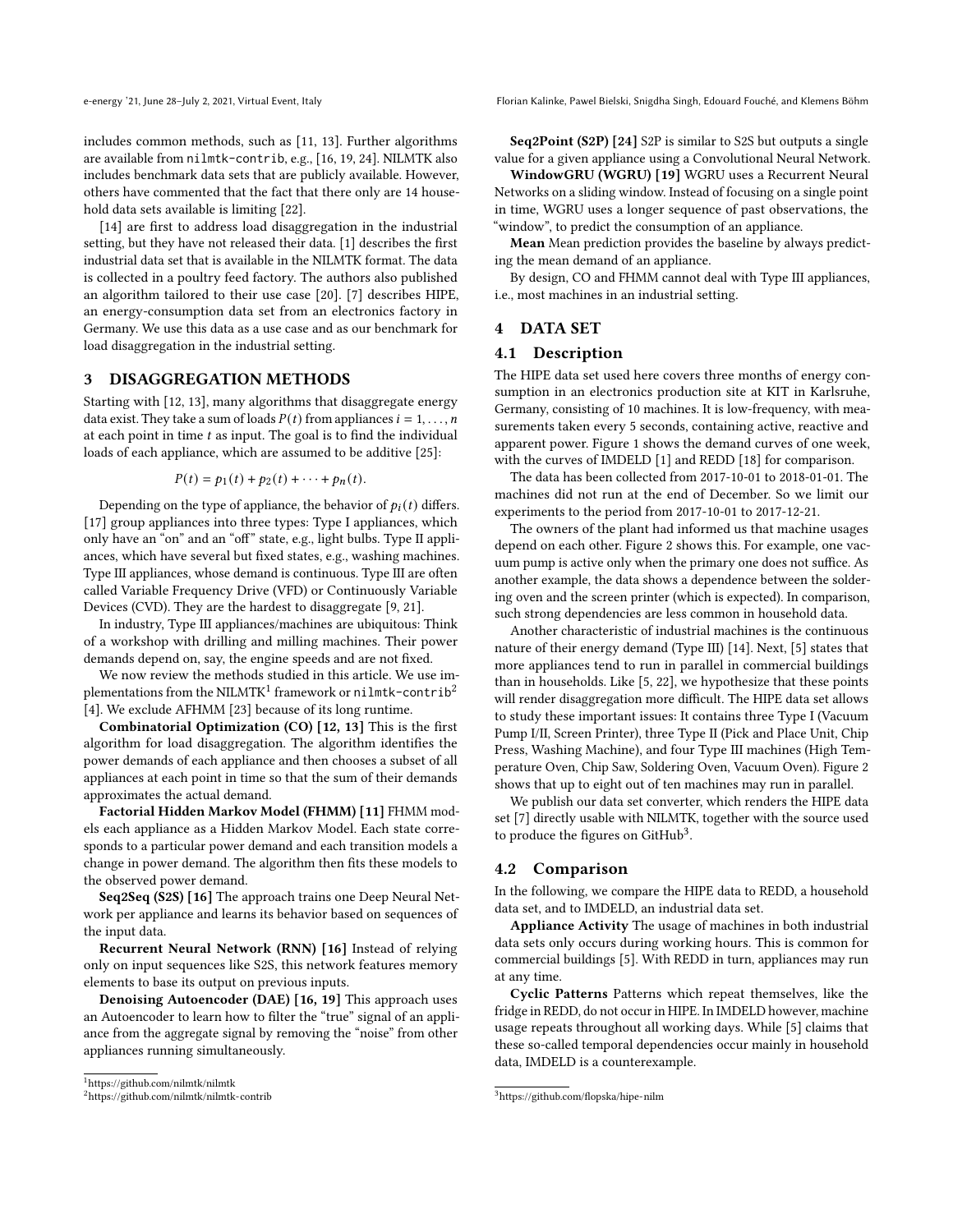<span id="page-2-0"></span>

Figure 1: Active power demand of all monitored machines in the HIPE (top), IMDELD (middle), and REDD (bottom) data sets.

Appliance Types HIPE contains Type I, II, and III appliances, while REDD only contains Type II appliances, and IMDELD only contains Type I appliances.

Data with only Type I appliances does not match what others expect from an industrial setting [\[14\]](#page-3-16), so providing and studying another data set clearly has its benefits.

Total Demand The total energy demand is larger in both industrial data sets than it is in REDD.

Parallel Usage All data sets feature several appliances running in parallel. [\[22\]](#page-3-15) argues that this is important for the proper evaluation of load disaggregation algorithms.

We conclude that important characteristics of the HIPE data are different from the ones of household data as well as from the one openly available industrial data set. We see this as a motivation for the investigation that follows.

#### 5 EXPERIMENTS

#### 5.1 Setup & Metrics

To produce our results we use NILMTK 0.4.0.dev1+git. We split the HIPE data into a training set (2017-10-04 to 2017-12-04) and a test set (2017-12-04 to 2017-12-21), corresponding to a total of 2 months and 17 days and a 80/20 split. For simplicity, all results use only the active power part of the observations.

For comparison, we also run the algorithms on the REDD [\[18\]](#page-3-21) and the IMDELD [\[1\]](#page-3-7) data sets. Here, we use the same sampling rate (6) and the time frames 2011-04-18 to 2011-05-16 / 2011-05-16 to 2011-05-24 and 2017-10-30 to 2018-03-02 / 2018-03-02 to 2018-04-03 (training/test) respectively. This also corresponds to a 80/20 split.

For FHMM, following [\[10\]](#page-3-23), we set the number of states to 3. For the algorithms based on neural networks, we set the number of epochs to 10 and maximize the batch size depending on RAM usage. We set the other parameters to their default values. We run each algorithm 10 times, to estimate its average performance on a single appliance together with its standard deviation.

We evaluate the algorithms using two different metrics, highlighting the different strengths and weaknesses of the algorithms. Common metrics, such as MAE (Mean Absolute Error) or RMSE (Root Mean Squared Error), do not allow for a comparison across

<span id="page-2-1"></span>

Figure 2: Times when the individual machines were turned on, i.e., their power consumption exceeded 10 Watts.

appliances and data sets if the power consumptions are different [\[15\]](#page-3-24). F1 is not usable with Type III appliances.

Accordingly, we use normalized errors instead.  $y$  is the ground truth,  $\hat{y}$  the prediction, and superscript *i* refers to the appliance for which the metric is computed. The metrics are as follows:

Normalized Disaggregation Error (NDE) This metric captures the quality of the disaggregation at every time point and normalizes it by total demand [\[10\]](#page-3-23)

$$
N\!D\!E^{(i)} = \frac{\sum_{t=1}^{T} (\hat{y}_t^{(i)} - y_t^{(i)})^2}{\sum_{t=1}^{T} (y_t^{(i)})^2}.
$$

Normalized Signal Aggregated Error (SAE) The SAE measures the absolute error of the energy estimation [\[10,](#page-3-23) [24\]](#page-3-6)

$$
SAE^{(i)} = \frac{\sum_{t=1}^{T} \hat{y}_t^{(i)} - \sum_{t=1}^{T} y_t^{(i)}}{\sum_{t=1}^{T} y_t^{(i)}}.
$$

#### 5.2 Results

With our experiments, we measure the performance of load disaggregation algorithms across various appliances and data sets.

Table [1](#page-3-25) contains aggregates of these values. The aggregate for HIPE (I+II+III) is the average over all appliances in this data set.

At a coarse level, S2S performs best against each data set with respect to SAE. In terms of NDE, S2P performs best on the REDD data.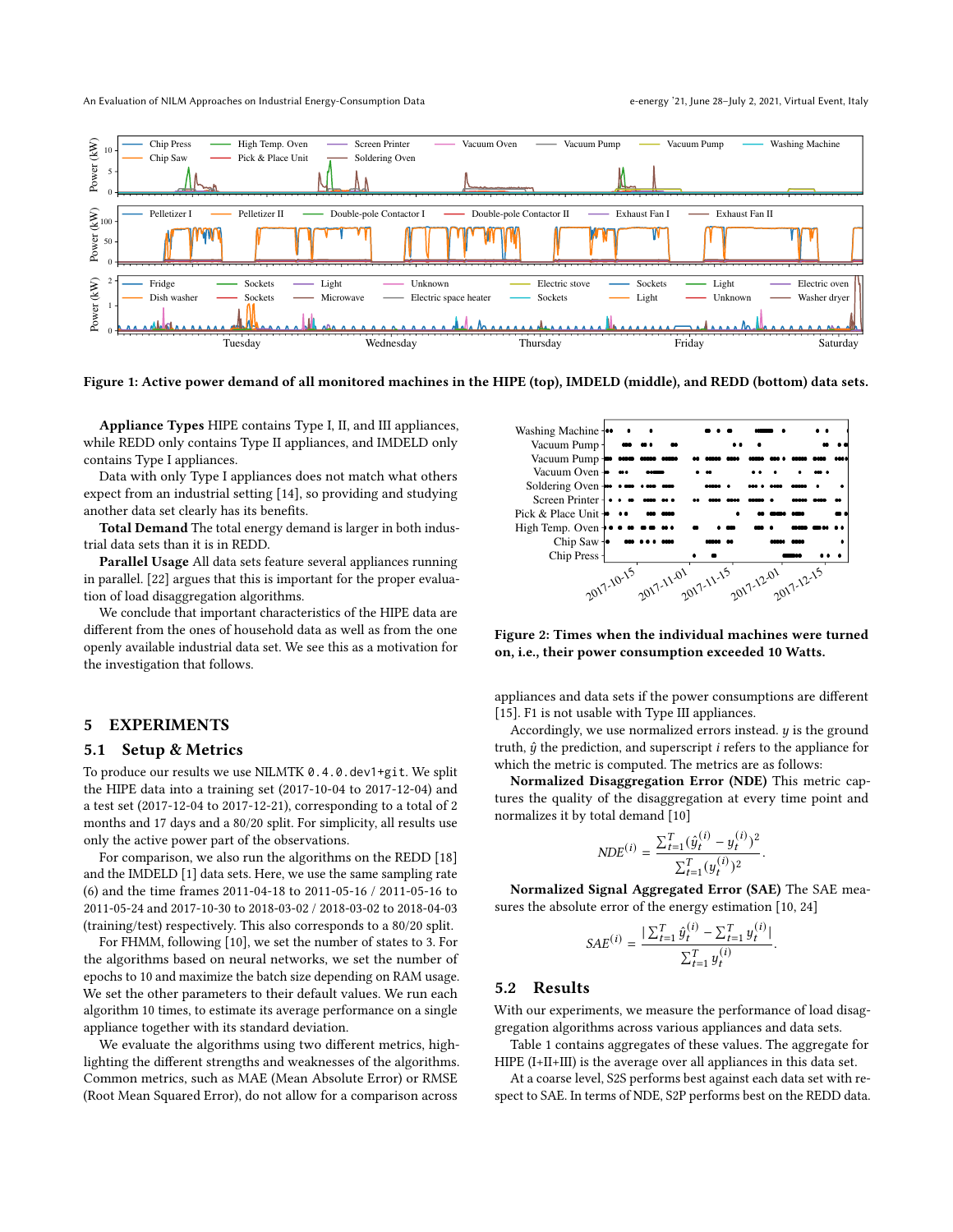<span id="page-3-25"></span>Table 1: Average performance of load disaggregation algorithms per appliance type. The best values are in bold print.

| Data          | Type           | CO.     |      | Mean FHMM | <b>WGRU</b> | RNN DAE |      | S <sub>2</sub> P | S <sub>2</sub> S |
|---------------|----------------|---------|------|-----------|-------------|---------|------|------------------|------------------|
|               |                |         |      |           | <b>SAE</b>  |         |      |                  |                  |
| <b>HIPE</b>   | I              | 6.18    | 0.14 | 6.01      | 13.74       | 0.36    | 0.27 | 0.33             | 0.36             |
|               | П              | 114.41  | 0.50 | 113.69    | 17.43       | 0.44    | 0.81 | 0.70             | 0.38             |
|               | Ш              | 134.39  | 0.40 | 88.80     | 2.02        | 0.66    | 0.26 | 0.31             | 0.32             |
|               | $I + II + III$ | 99.24   | 0.38 | 78.70     | 9.76        | 0.52    | 0.44 |                  | $0.45$ 0.35      |
| <b>IMDELD</b> | I              | 0.79    | 0.13 | 0.86      | 1.14        | 0.45    | 0.25 |                  | $0.22$ 0.07      |
| <b>REDD</b>   | П              | 164.23  | 0.42 | 78.30     | 80.33       | 0.40    | 0.31 |                  | $0.25$ 0.19      |
|               |                |         |      |           | <b>NDE</b>  |         |      |                  |                  |
| <b>HIPE</b>   | I              | 6.36    | 0.86 | 6.07      | 439.50      | 0.57    | 0.49 |                  | $0.54$ 0.50      |
|               | П              | 181.71  | 0.91 | 172.87    | 2631.34     | 0.72    | 0.85 |                  | $0.89$ 0.46      |
|               | Ш              | 180.34  | 0.97 | 84.65     | 1.71        | 1.14    | 0.79 |                  | $0.73$ 0.72      |
|               | $I + II + III$ | 142.13  | 0.93 | 96.59     | 975.54      | 0.87    | 0.74 |                  | $0.74$ 0.58      |
| <b>IMDELD</b> | I              | 0.77    | 0.54 | 0.85      | 15.74       | 2.71    | 0.25 |                  | $0.26$ 0.16      |
| <b>REDD</b>   | П              | 3528.26 | 0.81 | 1714.85   | 5571.96     | 0.57    | 0.49 | 0.37             | 0.39             |

However, at a more fine-grained level on the HIPE data, the results indicate that S2S is not best for Type I and Type III appliances with SAE. Approaches based on neural networks produce comparable results while outperforming the more "classical" approaches. Mean prediction performs well overall and best in one case.

With many algorithms performing better on Type III than on Type II appliances, we see that the appliance type does not directly influence the quality of load disaggregation. This contradicts opinions from existing studies [\[5,](#page-3-22) [22\]](#page-3-15). In this case, the reason is the poor performance on the industrial washing machine. Looking closer, we assume this is due to its unusual energy demand: After drawing about 10kW initially, the energy usage of the industrial washing machine oscillates heavily before returning to zero.

Appendix [A](#page-4-1) contains the detailed performance per appliance. From Table [2](#page-4-2) and [3,](#page-4-3) we can see that the performance of load disaggregation algorithms mostly depends on the underlying data set and not so much on the individual appliance types.

These results indicate that benchmark data should include appliances of all types: A data set with, say, only Type III appliances, while supposedly difficult to disaggregate, might draw a wrong picture of the performance of an algorithm. Another observation of ours is that, with industrial data sets not only differing from household data but also among each other, diverse benchmarks for load disaggregation algorithms are needed.

## 6 FUTURE WORK

In the future, we will investigate further the reasons for the large discrepancies between the performance of different algorithms. This might facilitate the development of better load disaggregation algorithms, working across a wider range of appliances and sectors. Next, as extensive domain knowledge of machine behavior is available in industry in many cases, we also aim to incorporate it into the load disaggregation process for further improvement.

#### ACKNOWLEDGMENTS

This work was supported by the German Research Foundation (DFG) Research Training Group GRK 2153: Energy Status Data – Informatics Methods for its Collection, Analysis and Exploitation.

#### REFERENCES

- <span id="page-3-7"></span>[1] Pedro Bandeira de Mello Martins, Vagner Barbosa Nascimento, Antônio Renato de Freitas, Pedro Bittencourt e Silva, and Raphael Guimarães Duarte Pinto. 2018. Industrial Machines Dataset for Electrical Load Disagreggation.
- <span id="page-3-3"></span>[2] Lukas Barth, Veit Hagenmeyer, Nicole Ludwig, and Dorothea Wagner. 2018. How Much Demand Side Flexibility Do We Need?: Analyzing Where to Exploit Flexibility in Industrial Processes. In E-Energy.
- <span id="page-3-10"></span>[3] Nipun Batra, Jack Kelly, Oliver Parson, Haimonti Dutta, William J. Knottenbelt, Alex Rogers, Amarjeet Singh, and Mani B. Srivastava. 2014. NILMTK: An Open Source Toolkit for Non-Intrusive Load Monitoring. In E-Energy.
- <span id="page-3-19"></span>[4] Nipun Batra, Rithwik Kukunuri, Ayush Pandey, Raktim Malakar, Rajat Kumar, Odysseas Krystalakos, Mingjun Zhong, Paulo Meira, and Oliver Parson. 2019. Towards Reproducible State-of-the-Art Energy Disaggregation. In BuildSys@SenSys.
- <span id="page-3-22"></span>[5] Nipun Batra, Oliver Parson, Mario Berges, Amarjeet Singh, and Alex Rogers. 2014. A Comparison of Non-Intrusive Load Monitoring Methods for Commercial and Residential Buildings. CoRR abs/1408.6595 (2014).
- <span id="page-3-1"></span>[6] BDEW. 2021. Stromverbrauch in Deutschland nach Verbrauchergruppen 2020.
- <span id="page-3-11"></span>[7] Simon Bischof, Holger Trittenbach, Michael Vollmer, Dominik Werle, Thomas Blank, and Klemens Böhm. 2018. HIPE: An Energy-Status-Data Set from Industrial Production. In E-Energy.
- <span id="page-3-0"></span>[8] K. Carrie Armel, Abhay Gupta, Gireesh Shrimali, and Adrian Albert. 2013. Is Disaggregation the Holy Grail of Energy Efficiency? The Case of Electricity. Energy Policy 52 (2013).
- <span id="page-3-18"></span>[9] Hsueh-Hsien Chang, Hong-Tzer Yang, and Ching-Lung Lin. 2007. Load Identification in Neural Networks for a Non-Intrusive Monitoring of Industrial Electrical Loads. In CSCWD (Selected Papers), Vol. 5236.
- <span id="page-3-23"></span>[10] Pedro Bandeira de Mello Martins, Raphael Guimaraes Duarte Pinto, and Pedro Bittencourt e Silva. 2018. Load Disaggregation of Industrial Machinery Power Consumption Monitoring Using Factorial Hidden Markov Models. In 4th International NILM Workshop.
- <span id="page-3-13"></span>[11] Zoubin Ghahramani and Michael I. Jordan. 1997. Factorial Hidden Markov Models. Machine Learning 29, 2-3 (1997).
- <span id="page-3-2"></span>[12] George W Hart. 1985. Prototype Nonintrusive Appliance Load Monitor: Progress Report 2.
- <span id="page-3-14"></span>[13] G. W. Hart. 1992. Nonintrusive Appliance Load Monitoring. Proc. IEEE 80, 12 (1992).
- <span id="page-3-16"></span>[14] Emil Holmegaard and Mikkel Baun Kjærgaard. 2016. NILM in an Industrial Setting: A Load Characterization and Algorithm Evaluation. In SMARTCOMP.
- <span id="page-3-24"></span>[15] Jordan Holweger, Marina Dorokhova, Lionel Bloch, Christophe Ballif, and Nicolas Wyrsch. 2019. Unsupervised Algorithm for Disaggregating Low-Sampling-Rate Electricity Consumption of Households. CoRR abs/1908.10713 (2019).
- <span id="page-3-4"></span>[16] Jack Kelly and William J. Knottenbelt. 2015. Neural NILM: Deep Neural Networks Applied to Energy Disaggregation. In BuildSys@SenSys.
- <span id="page-3-17"></span>[17] Christoph Klemenjak and Peter Goldsborough. 2016. Non-Intrusive Load Monitoring: A Review and Outlook. CoRR abs/1610.01191 (2016).
- <span id="page-3-21"></span>[18] J Zico Kolter and Matthew J Johnson. 2011. REDD: A Public Data Set for Energy Disaggregation Research. In Workshop on Data Mining Applications in Sustainability (SIGKDD), San Diego, CA, Vol. 25.
- <span id="page-3-5"></span>[19] Odysseas Krystalakos, Christoforos Nalmpantis, and Dimitris Vrakas. 2018. Sliding Window Approach for Online Energy Disaggregation Using Artificial Neural Networks. In SETN.
- <span id="page-3-9"></span>[20] Pedro B. M. Martins, José Gabriel Rodríguez Carneiro Gomes, Vagner B. Nascimento, and Antonio R. de Freitas. 2018. Application of a Deep Learning Generative Model to Load Disaggregation for Industrial Machinery Power Consumption Monitoring. In SmartGridComm.
- <span id="page-3-12"></span>[21] Gopinath Rajendiran, Mukesh Kumar, C. Joshua, and Kota Srinivas. 2020. Energy Management Using Non-Intrusive Load Monitoring Techniques - State-of-the-Art and Future Research Directions. Sustainable Cities and Society 62 (2020).
- <span id="page-3-15"></span>[22] Andreas Reinhardt and Christoph Klemenjak. 2020. How Does Load Disaggregation Performance Depend on Data Characteristics?: Insights from a Benchmarking Study. In E-Energy.
- <span id="page-3-20"></span>[23] Cristina Rottondi, Marco Derboni, Dario Piga, and Andrea Emilio Rizzoli. 2019. An Optimisation-Based Energy Disaggregation Algorithm for Low Frequency Smart Meter Data. Energy Informatics 2, 1 (2019).
- <span id="page-3-6"></span>[24] Chaoyun Zhang, Mingjun Zhong, Zongzuo Wang, Nigel H. Goddard, and Charles Sutton. 2018. Sequence-to-Point Learning with Neural Networks for Non-Intrusive Load Monitoring. In AAAI.
- <span id="page-3-8"></span>[25] Ahmed Zoha, Alexander Gluhak, Muhammad Ali Imran, and Sutharshan Rajasegarar. 2012. Non-Intrusive Load Monitoring Approaches for Disaggregated Energy Sensing: A Survey. Sensors 12, 12 (2012).